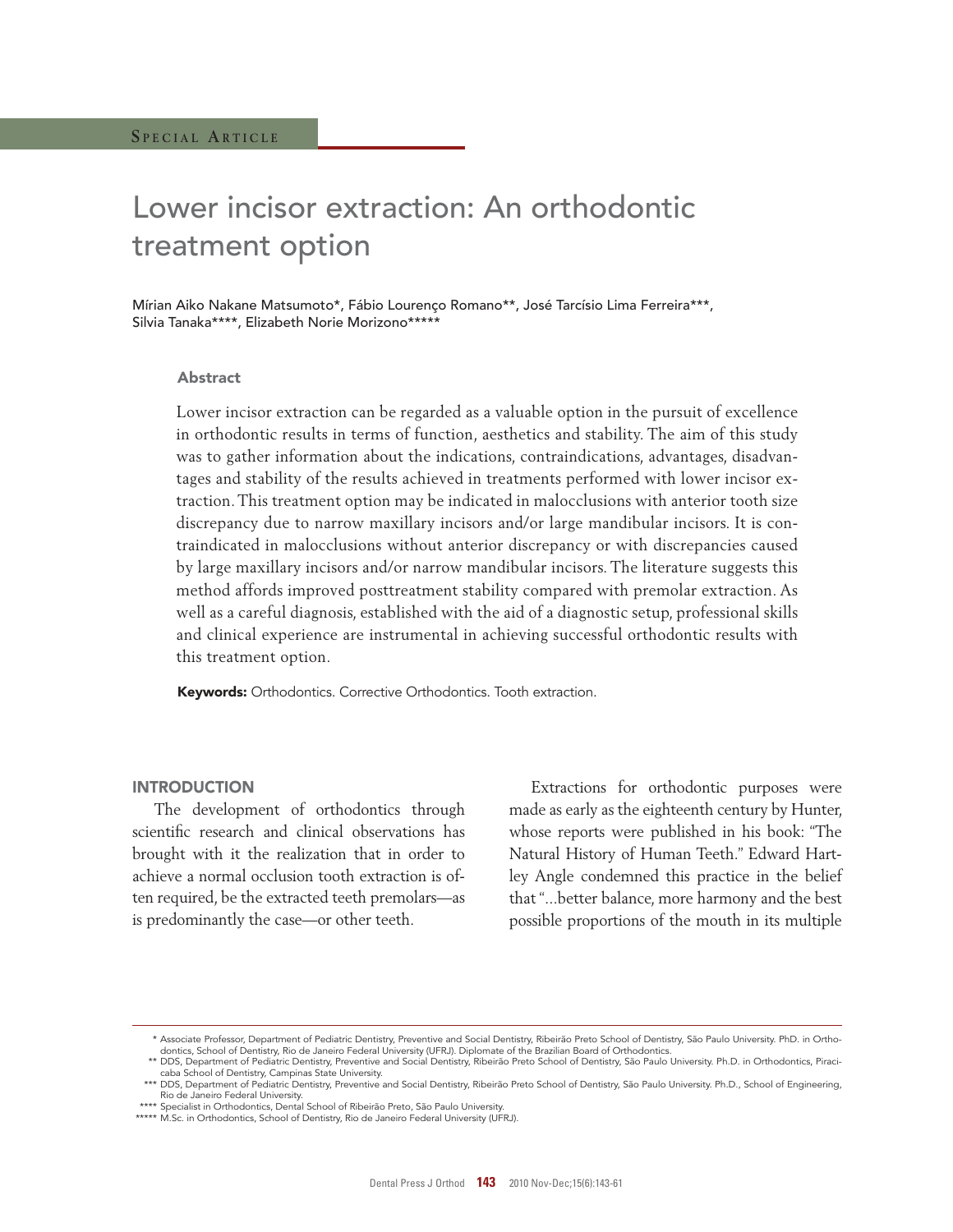relationships require the presence of all teeth and each tooth should occupy a normal position."<sup>3</sup>

This assertion was disputed by Calvin Case, who argued that the basal bones could not be induced by mechanical means to grow beyond its inherent size. Therefore, without extractions it would not be possible to resolve severe skeletal-dental discrepancies, and it would not justify compromising normal occlusion and producing severe protrusion by keeping all teeth in the mouth.<sup>3</sup> Case warned, though, that patients should not be treated according to a single model since malocclusions can have either hereditary and environmental origins, or even a combination of the two.<sup>3</sup> Therefore, extraction of permanent teeth should be considered in the treatment of certain malocclusions.<sup>3</sup> Eventually, tooth removal became common practice in orthodontic treatment and the first premolars were almost always selected due to their proximity to the incisors, which enabled correction and retraction of these teeth.

If, on the one hand, extractions facilitated orthodontic mechanics, on the other, they brought to light a range of treatment options, and in order for better planning to be established and practiced it is crucial that diagnosis be thorough and well executed. Besides periapical, panoramic and occlusal X-rays, cephalograms, photographs and models, it is essential to produce a diagnostic setup.<sup>4</sup>

Prior to choosing the most favorable treatment option it is important to analyze treatment goals, stability, the final occlusion to be achieved and the esthetic conditions that constitute a case. In view of this fact, lower incisor extraction becomes an alternative treatment for malocclusions that do not fit the conventional forms of extraction since they are more stable in the long term.<sup>21</sup>

The aim of this study was to compile available information in the literature, emphasizing indications, contraindications, advantages and disadvantages, stability of results, limitations, clinical considerations and case reports on the extraction of mandibular incisors as an additional option in the correction of malocclusion.

#### **INDICATIONS**

» Angle Class I malocclusion with severe anterior tooth size discrepancy (greater than 4.5 mm) due to agenesis of incisors or a deficient mesiodistal diameter of the upper incisors (narrow) or, conversely, excessive mesiodistal diameter of the mandibular incisors<sup>1,10,17,20,28</sup>

» Dental Class I malocclusions with normal maxillary dentition, adequate posterior intercuspation and lower anterior crowding with lack of space for approximately one mandibular incisor.1,24,28

» Dental Class I malocclusions with anterior crossbite due to crowding and protrusion of the lower incisors; adequate posterior intercuspation, acceptable facial esthetics and absence of skeletal-dental discrepancy in the upper arch.<sup>22</sup>

» Cleft lip and palate cases where, after mandibular surgery, it was not possible to establish proper overbite and overjet, rendering necessary the extraction of a mandibular incisor to foster stable surgical results.<sup>23</sup>

» Cases in which one wishes to avoid increasing intercanine width in certain malocclusions.<sup>6,12,20,27</sup>

» Malocclusions that tend towards a Class III malocclusion.8,9

» As a non-surgical alternative in Class III treatments. $7, 8$ 

» As a compromise solution in adult treatment or in relapse situations.<sup>30</sup>

» Adult patients with mild to moderate Class III malocclusion with relatively small crowding and incisors with a non-triangular form.<sup>8</sup>

» Moderate Class III malocclusions with anterior crossbite, or incisors with edge-to-edge relationship, showing a tendency towards anterior open bite.<sup>7</sup>

» Class II Division 1 skeletal and dental malocclusions with maxillary protrusion and crowding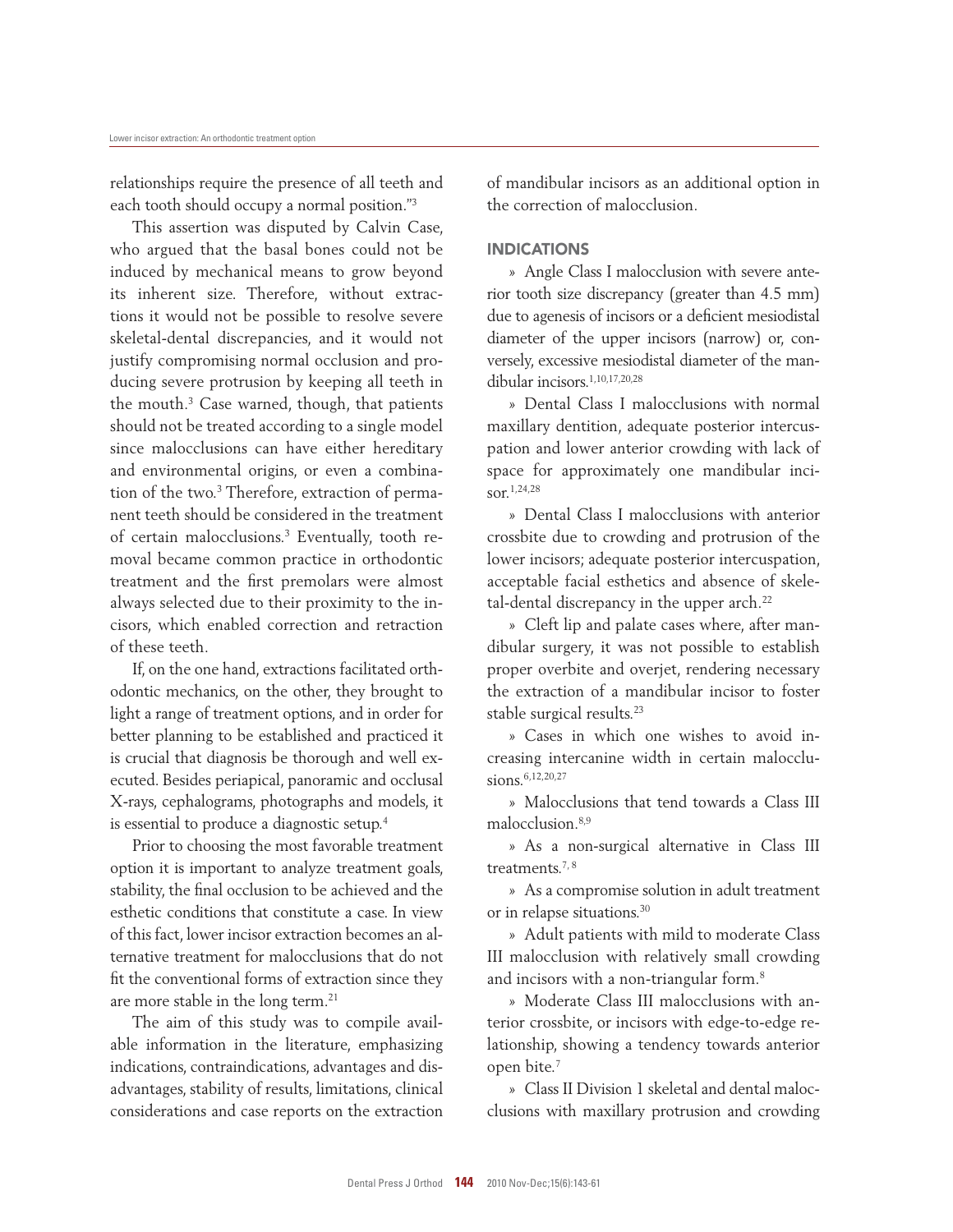or protrusion of the lower incisors. Typically, lower incisor extraction should be associated with the extraction of maxillary premolars while keeping the Class II molar relationship but establishing normal canine occlusion.11,12,13,18,29

» Malocclusions with a malformed or periodontally compromised mandibular incisor, whose maintenance would not provide any benefit whatsoever in view of the stability of the dentition as a whole  $6,7,21,28$ 

It is noteworthy that the main indication to extract a lower incisor is the presence of tooth size discrepancy equal to or greater than 4.5 mm due to lower anterior excess or upper anterior deficiency.1,15,21,28

#### **CONTRAINDICATIONS**

» All cases requiring extractions in both arches with severe overbite and horizontal growth pattern, bimaxillary crowding, no tooth size discrepancy in the anterior teeth, anterior tooth size discrepancy due to narrow mandibular incisors and/or broad maxillary incisors, pronounced overjet.<sup>1,28</sup>

» Cases with "triangular" lower incisors and minimum crowding with less than 3 mm lack of space, which should preferably be treated without extractions by stripping the incisors to prevent the reopening of spaces and loss of interdental gingival papilla between the remaining incisors, which might compromise esthetics.2,8,20,28

» Cases where the diagnostic setup demonstrates that lower incisor extraction can result in excessive overbite.<sup>29</sup>

» Cases in which a high insertion of the lower labial frenum may cause gingival recession in the remaining incisor to be moved to the frenum area.<sup>29</sup>

## **ADVANTAGES**

Lower incisor extraction apparently includes the following advantages:

» Maintains or reduces intercanine width.<sup>10</sup>

» Maintains the overall arch form, minimizing or preventing its expansion, preserving supporting structures<sup>11</sup> and increasing the potential for greater stability.6,28

» Reduces retention time as the likelihood of relapse is decreased.6,28

» Quickly retracts anterior segments, if necessary. $6,28$ 

» Diminishes the risk of anchorage loss since there is a solid anchorage unit in the posterior segments.<sup>6,28</sup>

» Reduces the need for elastic use. This is especially important for children or patients with behavioral disorders or non-compliant individuals.<sup>6,28</sup>

» Provides space in the area of greater crowding in the pretreatment stage.<sup>8,10,24</sup>

» Improves parallelism between lower anterior tooth roots and reduces root proximity.<sup>10</sup>

Mandibular incisor extraction allows a reduction in tooth volume, minimizing changes in profile while reducing treatment time.11,22 It allows orthodontists to improve dental occlusion and esthetics through minimum orthodontic action.<sup>11</sup>

Levin $14$  argues that lower incisor extraction:

» Improves facial profile by reducing the appearance of "mandibular protrusion."

» Enables easy alignment of the lower anterior teeth.

» Establishes an esthetically pleasing and functionally effective overbite.

» Properly positions upper anterior teeth with acceptable axial inclinations instead of having to procline them to enable the positioning of all lower anterior teeth.

## **DISADVANTAGES**

According to Brandt and Safirstein.<sup>6</sup>

» There is a tendency for space to reopen in the extraction site, especially when a lower central incisor is extracted. Irrespective of the parallelism between the roots adjacent to the extraction area the incidence of space reopening is common.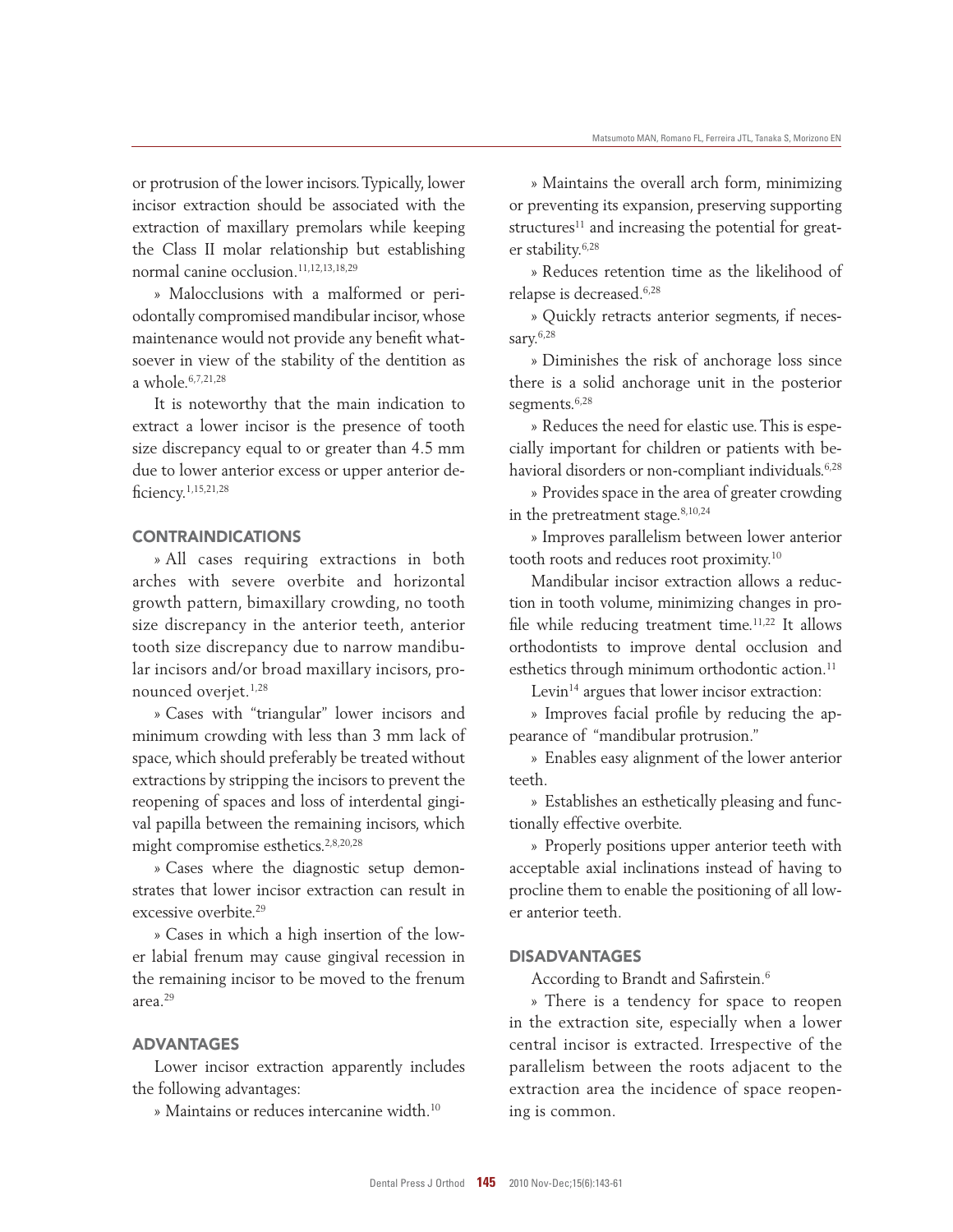» It can create a tooth size discrepancy, especially if lower incisor extraction is associated with premolar extraction.

» There may be differences in color between lateral incisors and canines, which are often darker. This complication can and should influence the treatment plan, particularly in female patients.

Other undesirable effects include: increased overbite and overjet beyond acceptable limits, partially inadequate occlusion, crowding relapse in three incisors as well as esthetic loss of interdental gingival papilla in the extraction area.8,22,28,30

Removal of a lower incisor also affects the interocclusal relationship of anterior teeth. If the upper anterior teeth are not sufficiently reduced through stripping, a more pronounced overjet may remain.<sup>11,25</sup>

According to Canut<sup>7</sup>, in certain cases, especially in adults, space cannot be completely closed or can easily reopen, resulting in a visible diastema in an area of considerable periodontal and esthetic importance. Moreover, an inadequate dental midline relationship compromises dental esthetics.

Sheridan and Hastings<sup>25</sup> argue that a remaining triangular space may appear in the extraction area, especially in older patients.

## DIAGnOStIC SEtUP

Setup is a diagnostic tool that shows orthodontic treatment outcome in study models to aid in determining the best treatment option. One can simulate various treatment options such as: without extractions, with stripping, with increased axial inclination, with premolar extraction or associated procedures.<sup>16</sup>

Kokich, Shapiro<sup>11</sup> and Tuverson<sup>29</sup> summarize the importance of the setup as one of the most valuable orthodontic records to determine if a lower incisor requires extraction. Setup is the most accurate method to predict potential interocclusal relations to be accomplished through orthodontic treatment, and it would be reckless to start treatment without first reviewing the overjet and overbite that would result from such procedure. It should be emphasized that if overbite is excessive or buccal occlusion is unacceptable in the setup, stripping the upper arch should be considered, within acceptable limits. If the occlusal outcome remains dissatisfactory then probably the extraction of an incisor should not be the treatment of choice.<sup>29</sup>

## SELECTION OF THE INCISOR **TO BE EXTRACTED**

Following the decision to extract one lower incisor, professionals must define which one to remove. Indication depends on a combination of the following factors: type of malocclusion, amount of anterior tooth size discrepancy, arch length deficiency in the anterior region, dental and health conditions of the supporting tissue and upper and lower dental midline relationship.<sup>1</sup>

Type of malocclusion and periodontal tissue health may influence the choice of the tooth to be extracted since if the tooth is diagnosed with ankylosis, tooth rotation or severe ectopic eruption far away from its normal position, it becomes the best option. Extraction of the worst positioned incisor is a means to prevent relapse by limiting the unnecessary movement of many teeth.<sup>7</sup>

Bolton's tooth size analysis may assist in determining the discrepancies and asymmetries in both arches, thereby establishing whether the best indication would be the removal of the wider lateral incisor or the narrower central incisor.5,30 Some professionals still prefer to remove the narrower central incisor, arguing that it promotes stability, especially in cases with less crowding.<sup>22,26</sup>

Neff<sup>19</sup> reported that he prefers to extract the lateral incisor in the belief that the distal face of a central incisor has better contact with the mesial surface of the canine. He further explains that when extracting a central incisor, contact occurs between the mesial surface of the remaining central incisor and the mesial surface of the lateral incisor, and even if the teeth are perfectly upright and parallel, sometimes an undesirable black triangle remains between the middle third of the tooth and the gingiva.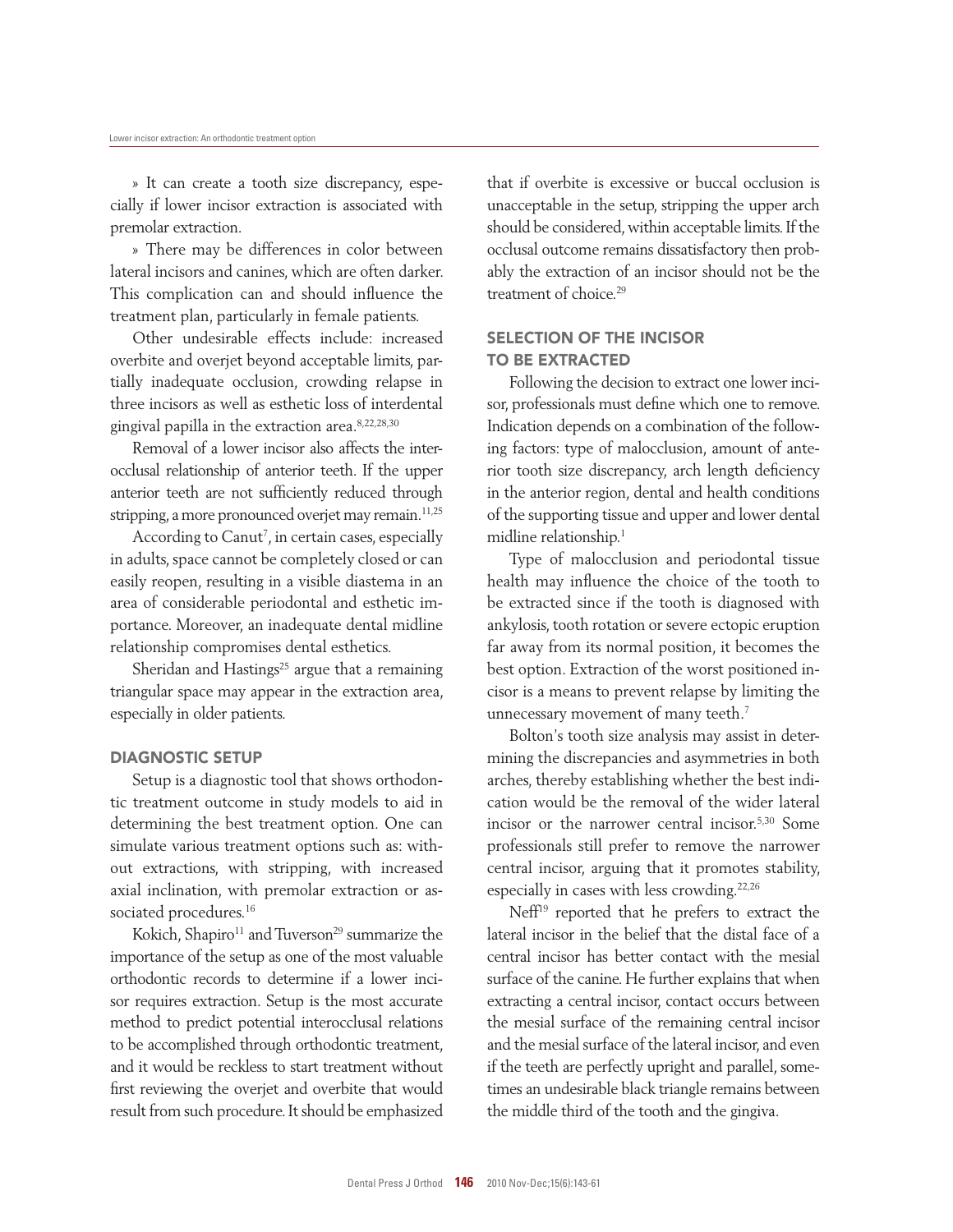## PERIODOntAL PROBLEMS

Proper alignment between remaining incisors should be established after a lower incisor extraction to avert periodontal issues with esthetic involvement.<sup>22</sup>

Tuverson<sup>29</sup> warned that gingival recession could occur in the extraction space in patients at risk for periodontal disease, especially if the roots of the teeth adjacent to the space are not positioned correctly. Even in a simple space closure procedure it is essential to overcorrect root parallelism.

In cases with preexisting periodontal problems, Valinoti<sup>30</sup> considered that the decision to remove an incisor on account of buccal gingival recession or the presence of bone defects in the lower anterior area is contraindicated since the problem may persist. One should resort to periodontal treatment before deciding on the best treatment option. If the case does not present with any anterior tooth size discrepancy lower incisor extraction is contraindicated given the preexisting periodontal problem.

#### CAnInE GUIDAnCE

As in all orthodontic treatments, in cases of lower incisor extraction one should also establish canine guidance or group function in the working side, and no interference in the balancing side. Protrusive excursion should result in adequate posterior protrusive disocclusion. As seen in the literature, canine guidance may be lost due to the more mesial positioning of the mandibular canines.<sup>7</sup> However, this could be avoided if an accurate diagnosis is established before deciding to extract a lower incisor.

To Kokich and Shapiro,<sup>11</sup> a more mesial positioning of the lower canines may be compensated by adjusting the non-functional portion of the cusp tips of the lower canines, or by extruding the lower incisors to ensure that the functional contacts are maintained in centric occlusion. If the upper anterior dental excess is properly corrected disocclusion can be established by means of canine guidance. However, where this is not possible, group disocclusion can be accomplished orthodontically by performing occlusal adjustment and eliminating all balancing interference.<sup>11,12,25</sup>

Valinoti,30 however, warns that in the occlusion of six maxillary anterior teeth with five lower teeth, canines end up in normal occlusion, or else the upper canines will disocclude with the first premolars, i.e., the distal ridge of the maxillary canines will occlude with the mesio-occlusal ridge of the first mandibular premolars.

One can choose to introduce dental compensations to restore contact between the canines and restore the disocclusion function of these teeth:

- To position the lower canines, either completely upright or with a slight distal crown inclination in relation to their basal bone.
- Incorporate a mild offset on the distal side of the lower canines, making them more prominent.
- If possible, to incorporate artistic bends in the lower incisors in the non-extraction quadrant in order to consume space and distalize the lower canines.
- Strip the upper incisors to move the maxillary canines mesially.
- Position the upper canines with a mesial crown inclination.
- Reduce or remove the offset on the mesial side of the upper canines, making them less prominent.
- Perform a careful occlusal adjustment.

These options for compensatory orthodontic movements should be tested in advance by means of the diagnostic setup.

## **STABILITY OF RESULTS**

One of the major challenges in orthodontic practice refers to the stability of treatment results. Valinoti<sup>30</sup> suggested in 1994 that the extraction of a lower incisor is less likely to exhibit crowding relapse after retention because the incisor is located closest to the area where the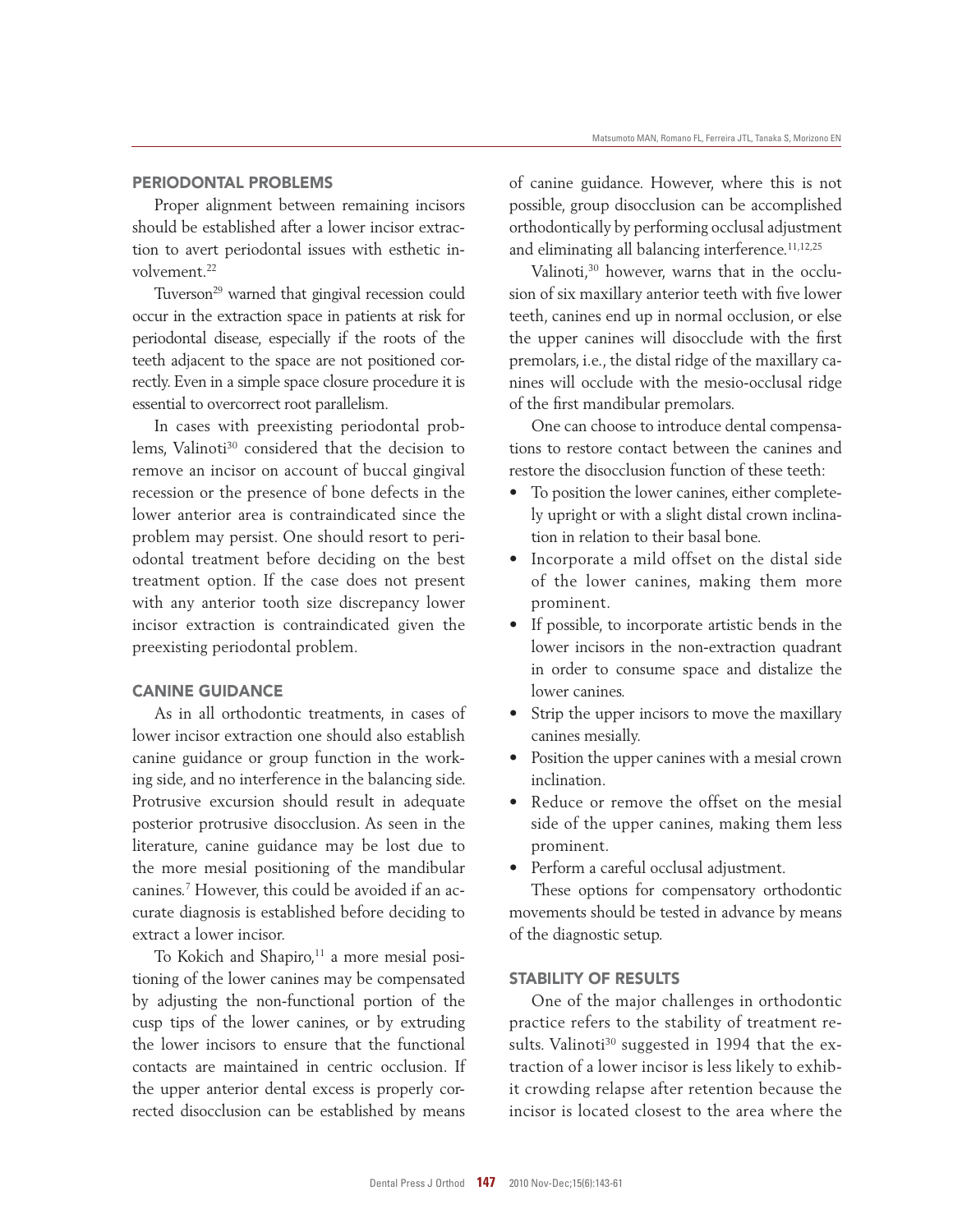problem is located, requiring less movement and effort to be exerted on the original conditions of the other teeth. However, there are still limitations that make it difficult to ensure greater stability after retention. Riedel et al<sup>21</sup> suggested that the extraction of a lower incisor can provide greater stability in the anterior area in the absence of permanent retention.

In the long-term, cases with extraction of a lower incisor show less crowding relapse after retention than cases treated with premolar extraction by virtue of the following factors: original position of teeth is in large part preserved so that muscular pressures are less likely to introduce instability, and minimal effort exerted on the adjacent anchorage during space closure, using most of such space to correct the anterior region.<sup>30</sup>

#### CASE REPORTS

Clinical Case 1

## Diagnosis and etiology

Caucasian male patient, 23 years and 8 months of age. His chief complaint was: "Please straighten out my teeth." The clinical examination showed a mesofacial pattern, no apparent facial asymmetry, straight profile, normal lower face, prominent nose, normal nasolabial angle, nasal breathing, normal speech and swallowing, deviation to the right when opening mandible, presence of TMJ clicking, but with no pain (Fig 1).

The intraoral evaluation revealed low risk of developing caries, healthy gums, Angle Class I molar relationship, canines in Class I, severe lower anterior crowding but mild in the upper arch, reduced overbite, satisfactory posterior occlusion in both the vertical and horizontal direction. Lower midline deviation of less than 1mm to the left side and upper midline coinciding with the mid-palatine raphe (Fig 1).

The model analysis disclosed Bolton's discrepancy with 2.3 mm lower anterior excess. Panoramic radiograph showed all permanent teeth (Fig 2). Cephalometric analysis was performed to check for protrusion in the maxilla and mandible in relation to the cranial base, skeletal Class II malocclusion, brachyfacial pattern, protruding upper and lower incisors and increased axial inclination. Straight skeletal and facial profiles (Fig 3, Tab 1).

#### Treatment goals

The treatment aimed to eliminate the lower anterior discrepancy, correct the lower incisor crowding, align and level the teeth, and establish adequate overjet and overbite using an orthodontic appliance.

#### Treatment planning and mechanics

A corrective standard Edgewise appliance (0.022x 0.028-in slot) was set up and the patient underwent extraction of the lower left central incisor and stripping in the upper arch. During correction mechanics the following was performed: alignment, leveling and repairing of dental rotations with 0.014-in to 0.020-in stainless steel wire, maintaining the posterior occlusion with passive bends, space closure through tie-back in the archwires, elastic chain and buccal (root) torque in the incisors. In the next step, 0.019x0.025-in archwires were used in the upper and lower arches in a coordinated manner using forms and torques that were ideal for intercuspation and finishing. The planned retention consisted of upper and lower removable wraparound retainers, and a 3x3 lingual retainer on lower incisors and canines.

## Treatment results

At the end of treatment there was improvement in facial esthetics, molar and canine in Class I occlusion, normal overjet and overbite (Fig 4).

The main treatment goals were achieved. The lower anterior crowding was corrected after extraction of a lower central incisor.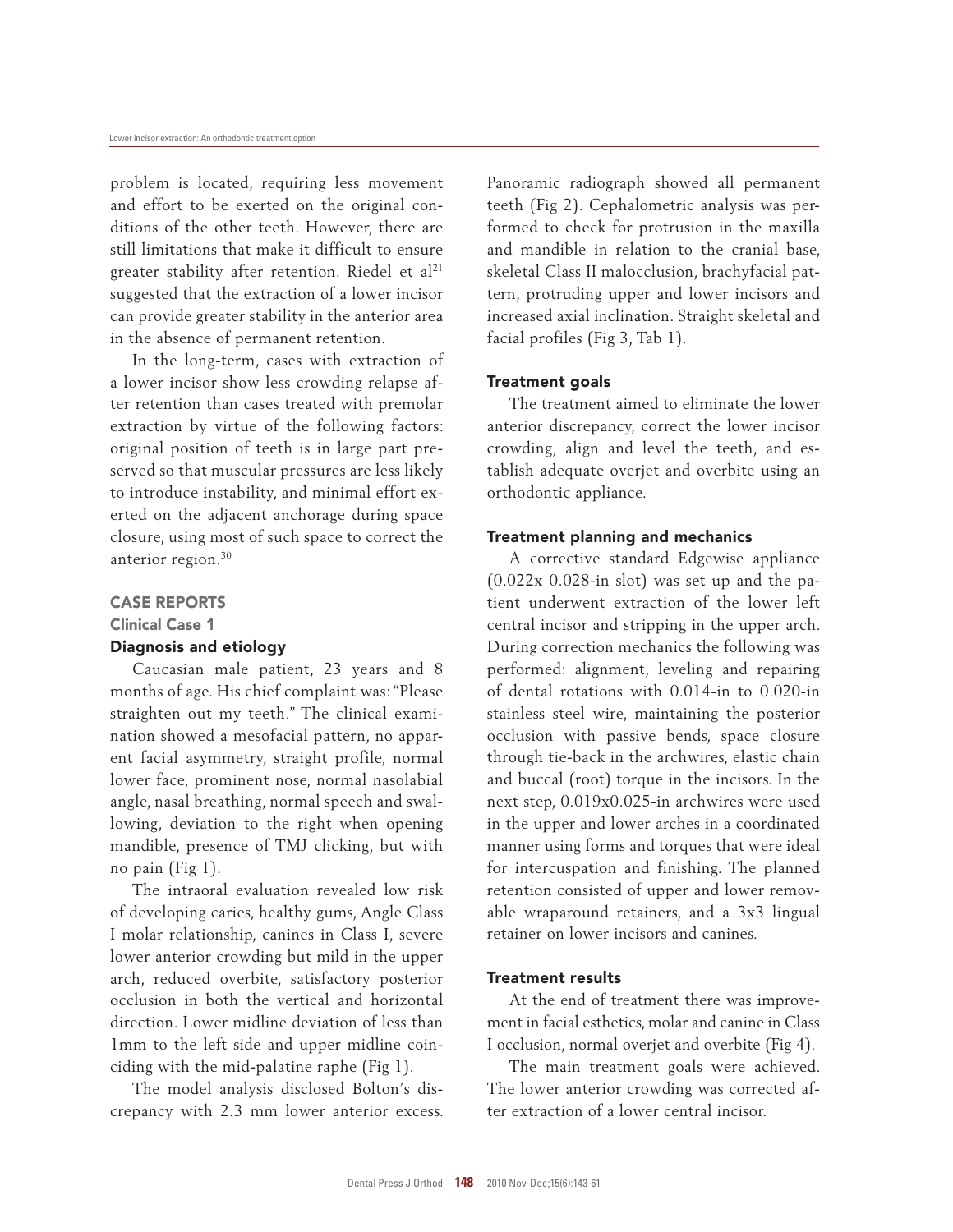

FIGURE 1 - Clinical case 1: initial extraoral and intraoral photographs.





FIGURE 2 - Initial panoramic radiograph. FIGURE 3 - Initial cephalogram and cephalometric tracing.

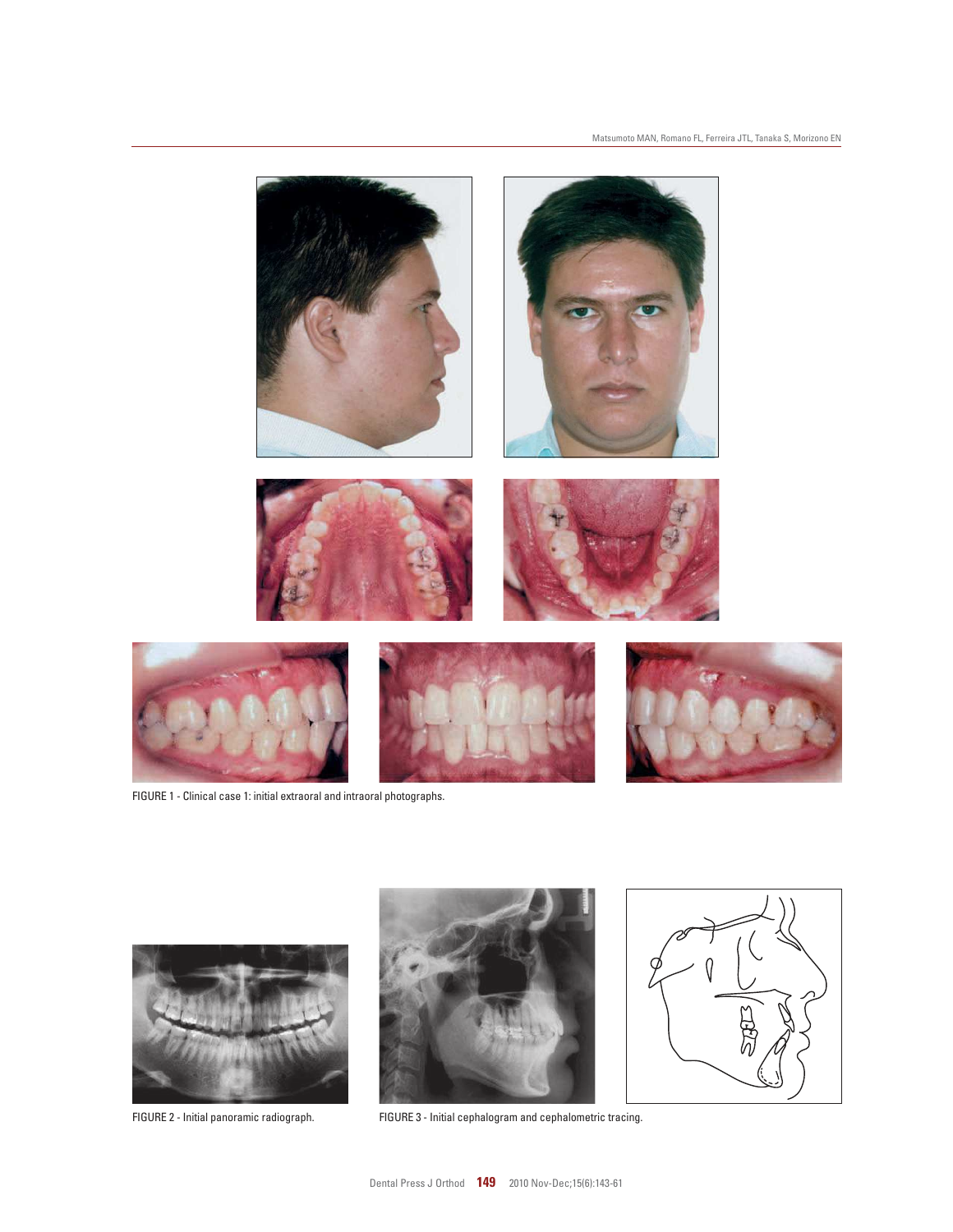| <b>Cephalometric</b><br><b>Measures</b> | <b>Pretreatment</b> | <b>Posttreatment</b> |
|-----------------------------------------|---------------------|----------------------|
| <b>SNA</b>                              | $90^{\circ}$        | 91°                  |
| <b>SNB</b>                              | $85^\circ$          | $85^\circ$           |
| <b>ANB</b>                              | $5^\circ$           | $6^{\circ}$          |
| <b>NAPq</b>                             | $8^{\circ}$         | $10^{\circ}$         |
| SNGoGn                                  | $24^{\circ}$        | $22^{\circ}$         |
| <b>NSGn</b>                             | $60^{\circ}$        | $61^\circ$           |
| <b>Facial Axis</b>                      | $94^\circ$          | $94^\circ$           |
| 1.NA                                    | $25^\circ$          | $20^{\circ}$         |
| $1-NA$                                  | 5 <sub>mm</sub>     | 5 <sub>mm</sub>      |
| 1.NB                                    | $31^\circ$          | $32^{\circ}$         |
| $1-NB$                                  | 8 <sub>mm</sub>     | $10 \text{ mm}$      |
| $S-Ls$                                  | -3                  | $-0,5$               |
| $S-Li$                                  | $-1$                | $+1$                 |

TABLE 1 - Cephalometric evaluation: pretreatment and posttreatment. The occlusion of the molars and premolars, which was very favorable, was maintained by carefully setting up the Standard Edgewise orthodontic appliance. In addition, normal overjet and overbite were attained, and the appropriate mandibular functions were established during lateral and protrusion movements.

> Maxilla and mandible were unchanged in the anteroposterior vertical and lateral directions (Fig 5).

> In the upper dentition there was no decrease in the axial inclination of the incisors (Fig 5), intercanine width was maintained and intermolar width slightly increased.



FIGURE 4 - Final extraoral and intraoral photographs.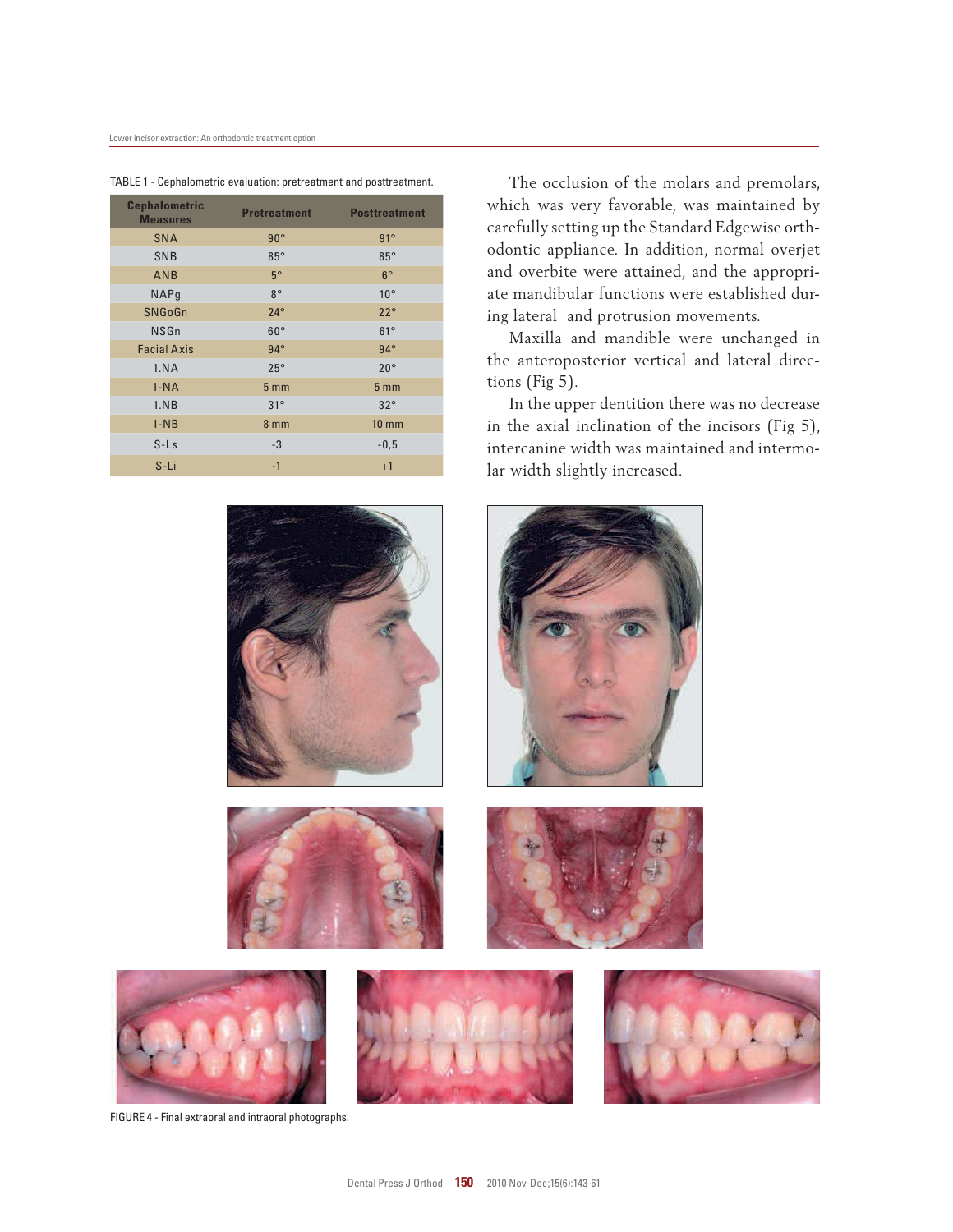

FIGURE 5 - Final cephalogram and cephalometric tracing.



FIGURE 6 - Cephalometric superimpositions.

The lower dentition showed an increase in axial inclination and a slight protrusion of lower incisors (Fig 5), intercanine width was maintained and intermolar width slightly increased.

The complete superimposition illustrates minor facial and dental changes between the beginning and end of treatment, and the partial superimposition of the maxilla and mandible confirmed the decrease in axial inclination of upper incisors and increased protrusion of the lower incisors (Fig 6).





## Clinical Case 2 Diagnosis and etiology

Caucasian female patient, aged 12 years, with a chief complaint of "anterior crowding." The clinical examination revealed a mesofacial pattern, symmetrical face, straight profile, normal lower face, average nose, normal nasolabial angle, nasal breathing, normal speech and swallowing, deviation to the right in closing the mandible, and the presence of painless clicking in the TMJ (Fig 7).

The intraoral evaluation disclosed low risk of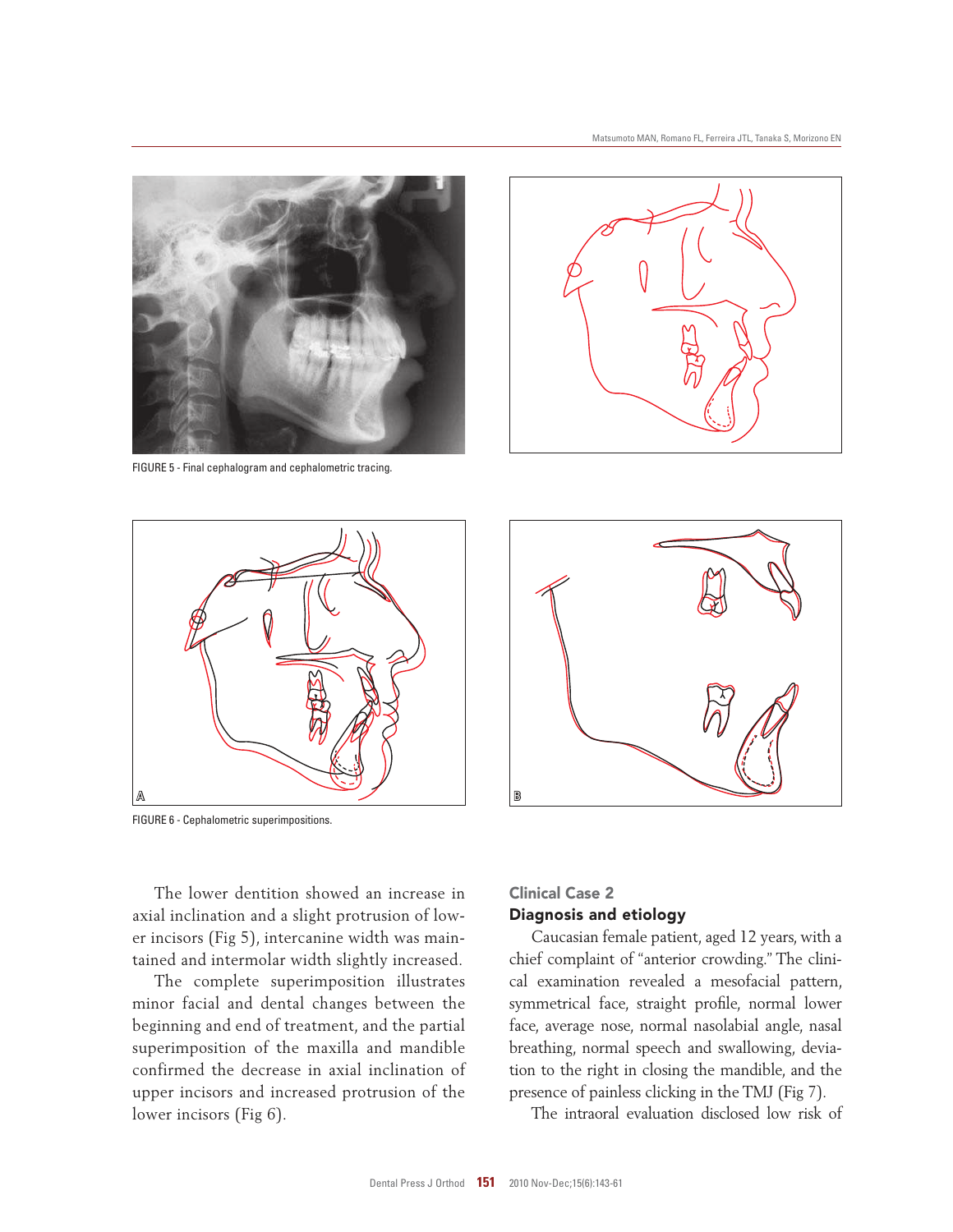caries, healthy gums, occlusal trauma in tooth 21, molar Angle Class I relationship, Class I canines, 0.5 mm overjet and edge-to-edge overbite, crowding of upper and lower incisors. Lower midline deviation of less than 1 mm to the left side and upper midline coinciding with the mid-palatine raphe (Fig 7), nail biting, and enlarged palatine tonsils.

The model analysis indicated negative skeletaldental discrepancy in the maxilla (-3.0 mm) and mandible (-3.5 mm), Bolton's tooth size discrepancy with 2.7 mm lower anterior excess. Panoramic radiograph showed all permanent teeth, second premolar with open apex (Nolla stage 9), upper and lower second molars erupted (Nolla stage 8). The germs of the third molars were in the early crown formation phase (Nolla stage 4), except the upper left 3rd molar, which had not yet begun to calcify (Nolla stage 1). The trabecular bone and lamina dura were normal, with no images indicative of pathologies (Fig 8). The cephalometric analysis showed protrusion in the maxilla and mandible in relation to the cranial base, skeletal Class I malocclusion, dolichofacial pattern, protruding upper and lower incisors with increased axial inclination.



FIGURE 7 - Clinical case 2: initial extraoral and intraoral photographs.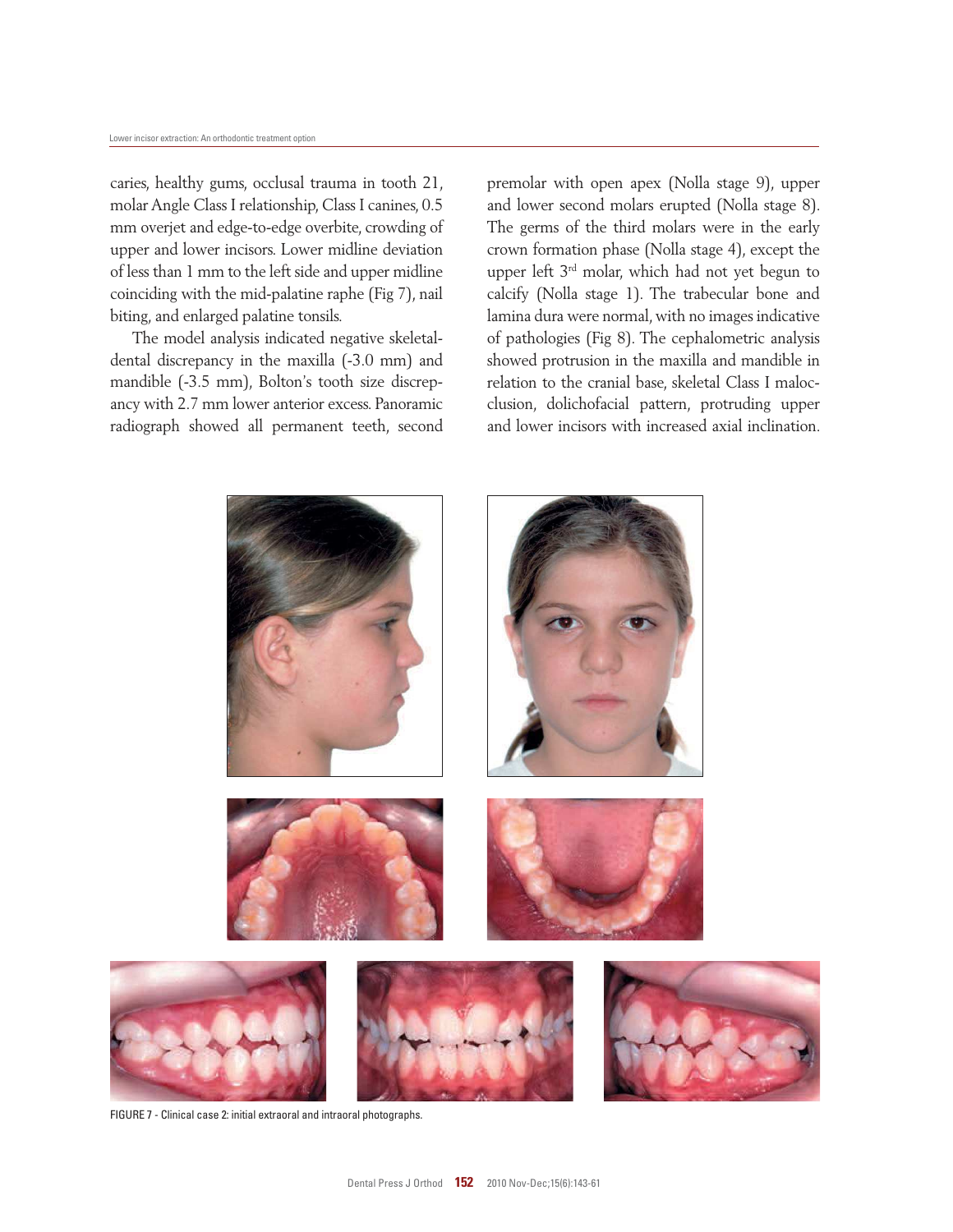Normal bone profile, straight facial profile and vertical facial growth (Fig 9, Table 2).

#### Treatment goals

The objective was to maintain a Class I molar occlusion, eliminate the lower anterior discrepancy, establish appropriate overjet and overbite, align and level the teeth and correct the midline with a fixed orthodontic appliance.

## Treatment planning and mechanics

A corrective standard Edgewise appliance  $(0.022x\ 0.028\text{-}in\$  slot) was set up and the patient underwent extraction of the lower right central incisor and stripping of the upper canines. During mechanical correction, the fol-

| <b>Cephalometric</b><br><b>Measures</b> | <b>Pretreatment</b> | <b>Posttreatment</b> |
|-----------------------------------------|---------------------|----------------------|
| <b>SNA</b>                              | $78^\circ$          | $76.5^\circ$         |
| <b>SNB</b>                              | $76^\circ$          | $77.5^\circ$         |
| <b>ANB</b>                              | $2^{\circ}$         | $-1^{\circ}$         |
| NAPg                                    | $0^{\circ}$         | $3^{\circ}$          |
| SNGoGn                                  | $36^\circ$          | $30.5^\circ$         |
| <b>NSGn</b>                             | $69^\circ$          | $69^\circ$           |
| <b>Facial Axis</b>                      | $85^\circ$          | $87^\circ$           |
| 1.NA                                    | $30^{\circ}$        | $34.5^\circ$         |
| $1-NA$                                  | $8.5 \text{ mm}$    | $11.5 \text{ mm}$    |
| 1.NB                                    | $32^{\circ}$        | $25^\circ$           |
| $1-NB$                                  | 6 <sub>mm</sub>     | 7 <sub>mm</sub>      |
| $S-Ls$                                  | $\bf{0}$            | $-0.5$               |
| S-Li                                    | $-2$                | $-1$                 |

TABLE 2 - Cephalometric evaluation: pretreatment and posttreatment.







FIGURE 8 - Initial panoramic radiograph. FIGURE 9 - Initial cephalogram and cephalometric tracing.

lowing was performed: alignment and leveling of the upper arch, allowing incisor proclination; retraction of the lower incisors using 0.014 in to 0.020-in stainless steel archwires; mesial migration of the lower left central incisor until the upper midline coincided with half of this tooth; mesial migration of the right mandibular lateral incisor and lower right canine, tooth after tooth, until a Class I canine relationship was achieved. In the next step, rectangular 0.019x 0.025-in archwires were used in the upper and lower arches, in a coordinated manner, with ide-

al forms and torques for intercuspation and finishing. The planned retention consisted of upper removable wraparound retainer and a 3x3 lingual retainer on lower incisors and canines. The patient was referred for evaluation by an otolaryngologist and an audiologist.

## Treatment results

At the end of treatment, the profile became slightly concave, occlusion displayed molar and canine Class I relationship, and adequate overjet and overbite (Fig 10).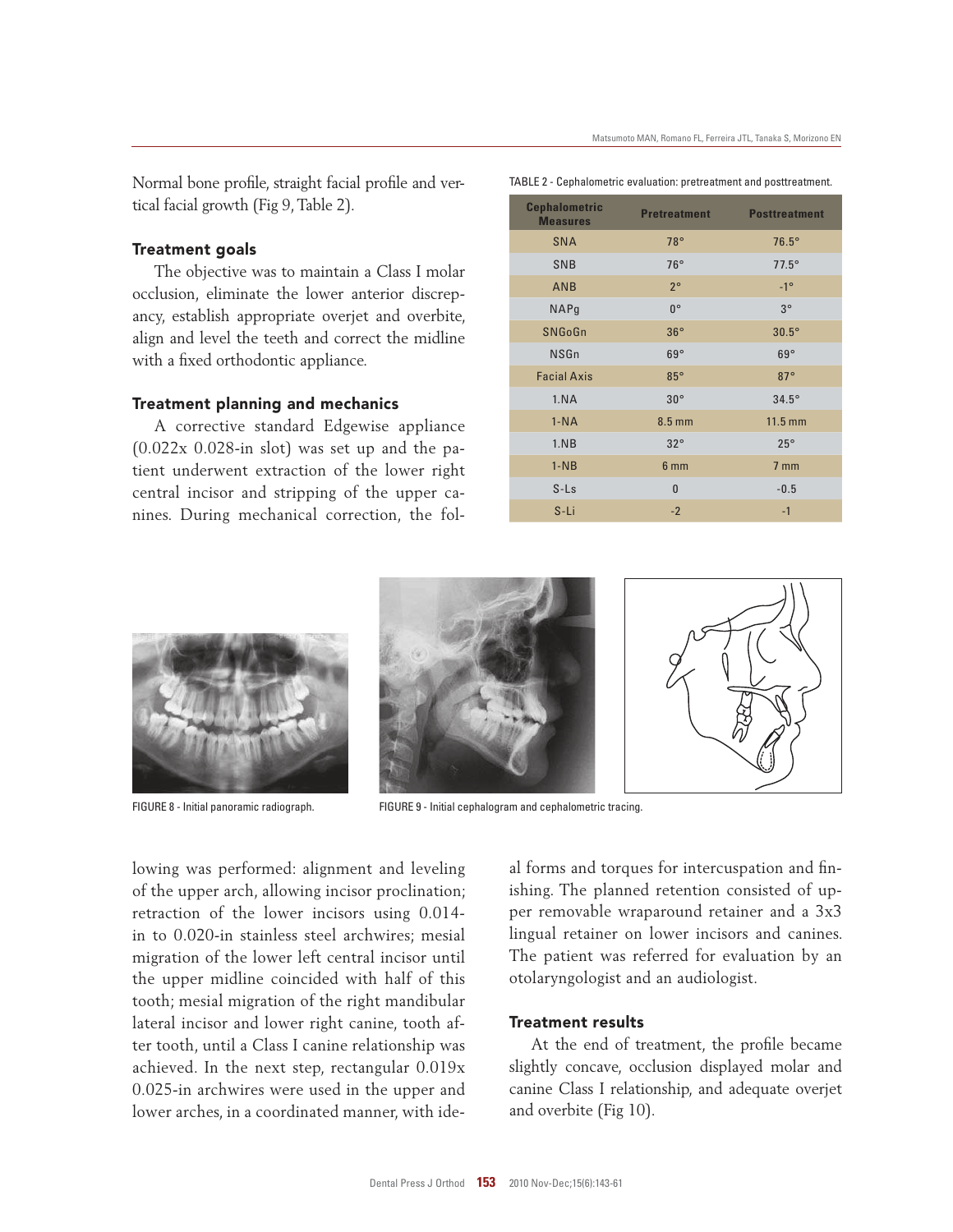The main treatment goals were achieved with the extraction of tooth 41 and lower incisor alignment. The molar and canine Class I relationship was maintained throughout the treatment. There was little change in facial profile, but esthetics was not compromised. From a functional standpoint results were satisfactory as incisor and canine guidances were restored.

The maxilla showed normal growth in the anteroposterior and transverse direction while in the vertical direction it was controlled. The mandible showed increased horizontal growth (Fig 11).

In the upper dentition there was a slight increase in intermolar width and a slight reduction in intercanine width, increased axial inclination and protrusion of the incisors (Fig 11, Table 2).



FIGURE 10 - Final extraoral and intraoral photographs.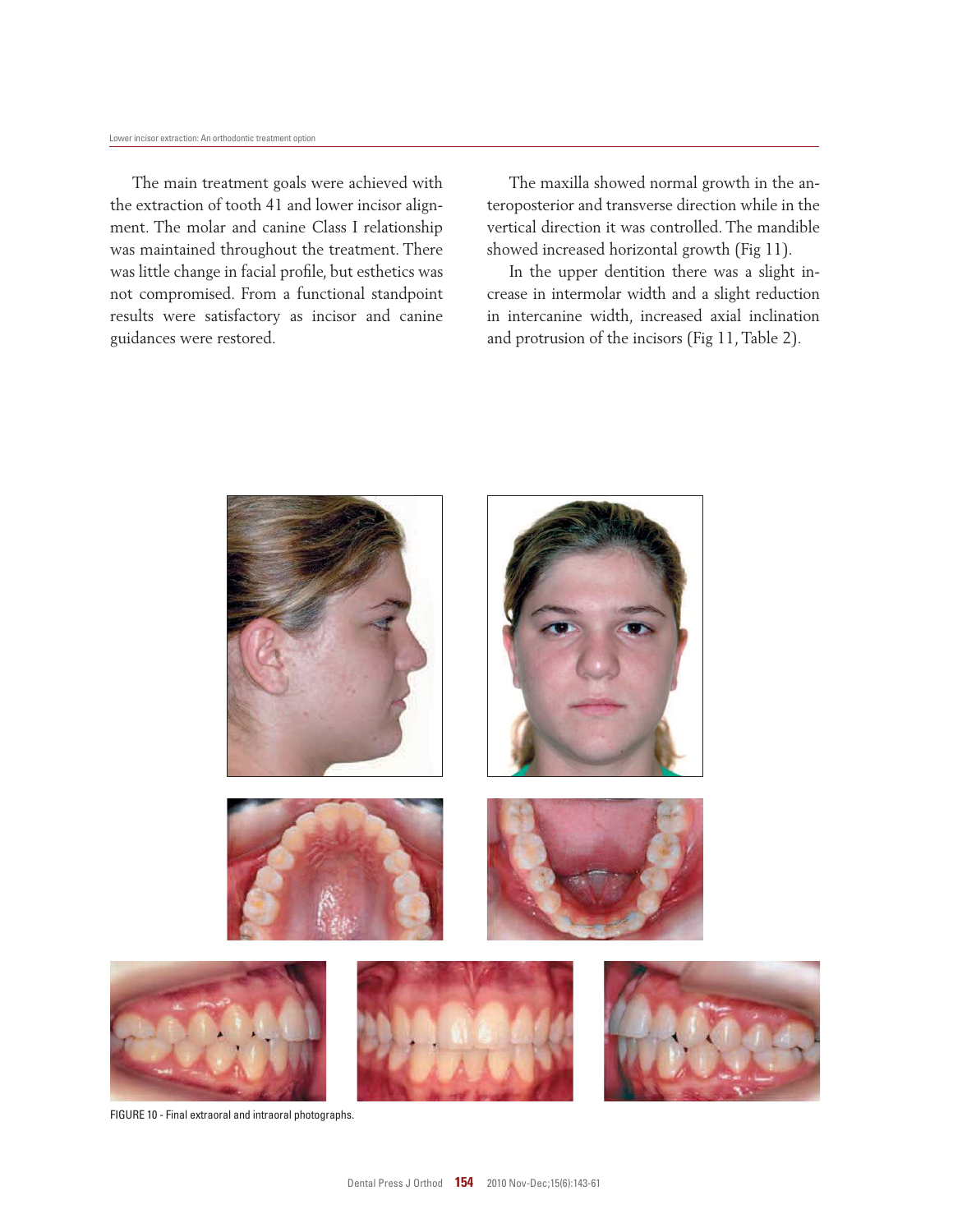

FIGURE 11 - Final cephalogram and cephalometric tracing.





FIGURE 12 - Cephalometric superimpositions.



In the lower dentition there was improvement in incisor inclination, leveling of the curve of Spee and a slight reduction in intermolar and intercanine widths (Fig 11, Table 2).

The superimposition of cephalometric trac-

ings showed increased horizontal growth of the mandible, with counterclockwise rotation (Fig 12A). Partial superimpositions indicate vertical control of the mandible and decreased axial inclination of lower incisors (Fig 12B).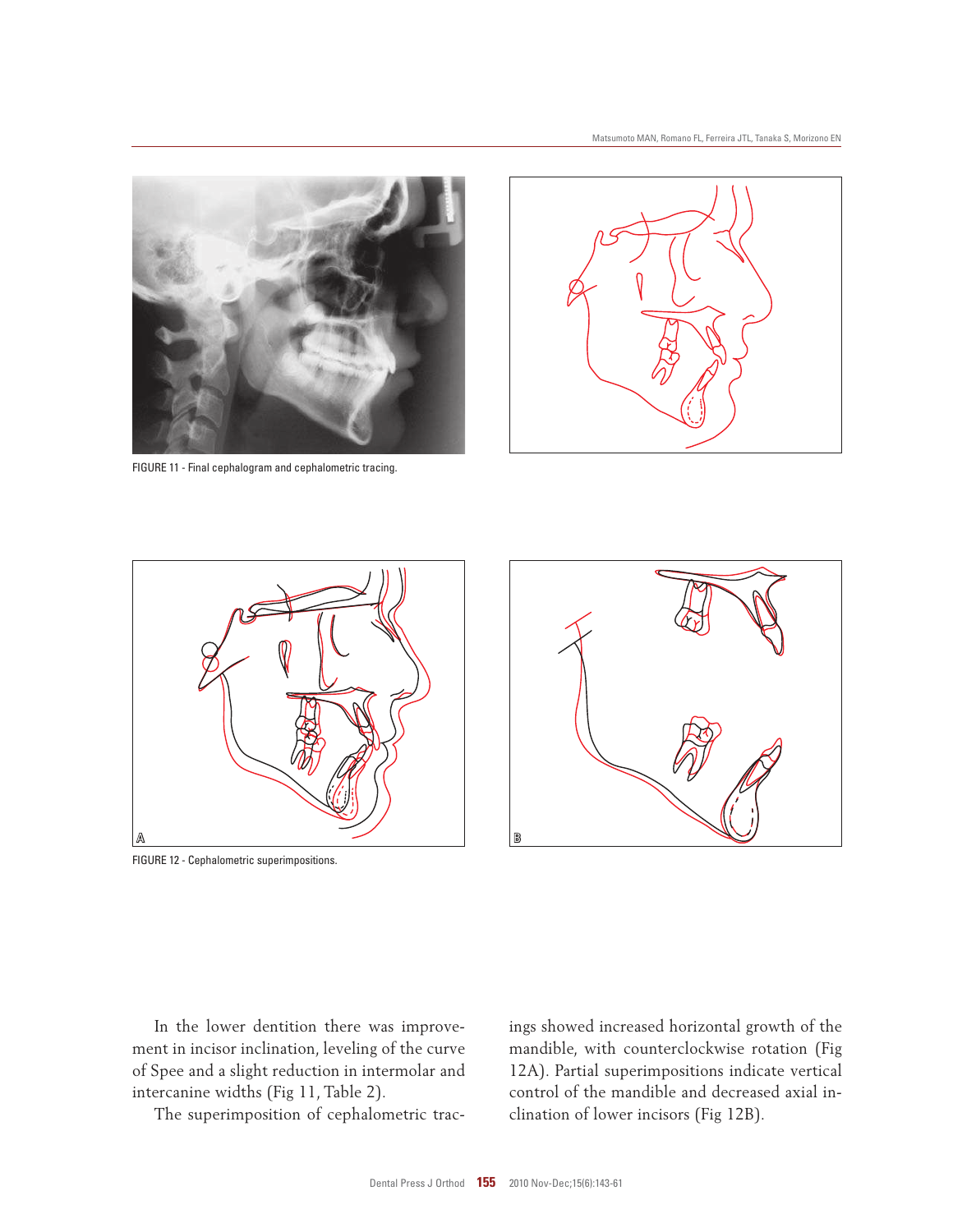## Clinical Case 3 Diagnosis and etiology

Caucasian male patient aged 16 years and 11 months. His chief complaint was: "My lower teeth are crooked." The clinical examination revealed a mesofacial pattern, a slightly asymmetrical face, concave profile, normal lower face, average nose, normal nasolabial angle (Fig 13), nasal breathing, normal speech and swallowing, normal mandibular closing pattern, and normal TMJ.

The intraoral evaluation disclosed low risk of caries, healthy gums, Angle Class I molar relationship, canines in Class I, crowding of upper and lower incisors, mild overjet and overbite. Lower midline deviation of less than 2mm to the left side and upper midline coinciding with the mid-palatine raphe (Fig 13).

The model analysis indicated no osseo-dental discrepancy in the upper arch, and negative in the lower arch (-2.5 mm), Bolton's tooth size discrepancy with 4.0 mm excess in the lower arch, and 2.6 mm in the lower anterior region. Panoramic radiograph showed all permanent teeth, with the third molars in formation.



FIGURE 13 - Clinical case 3: initial extraoral and intraoral photographs.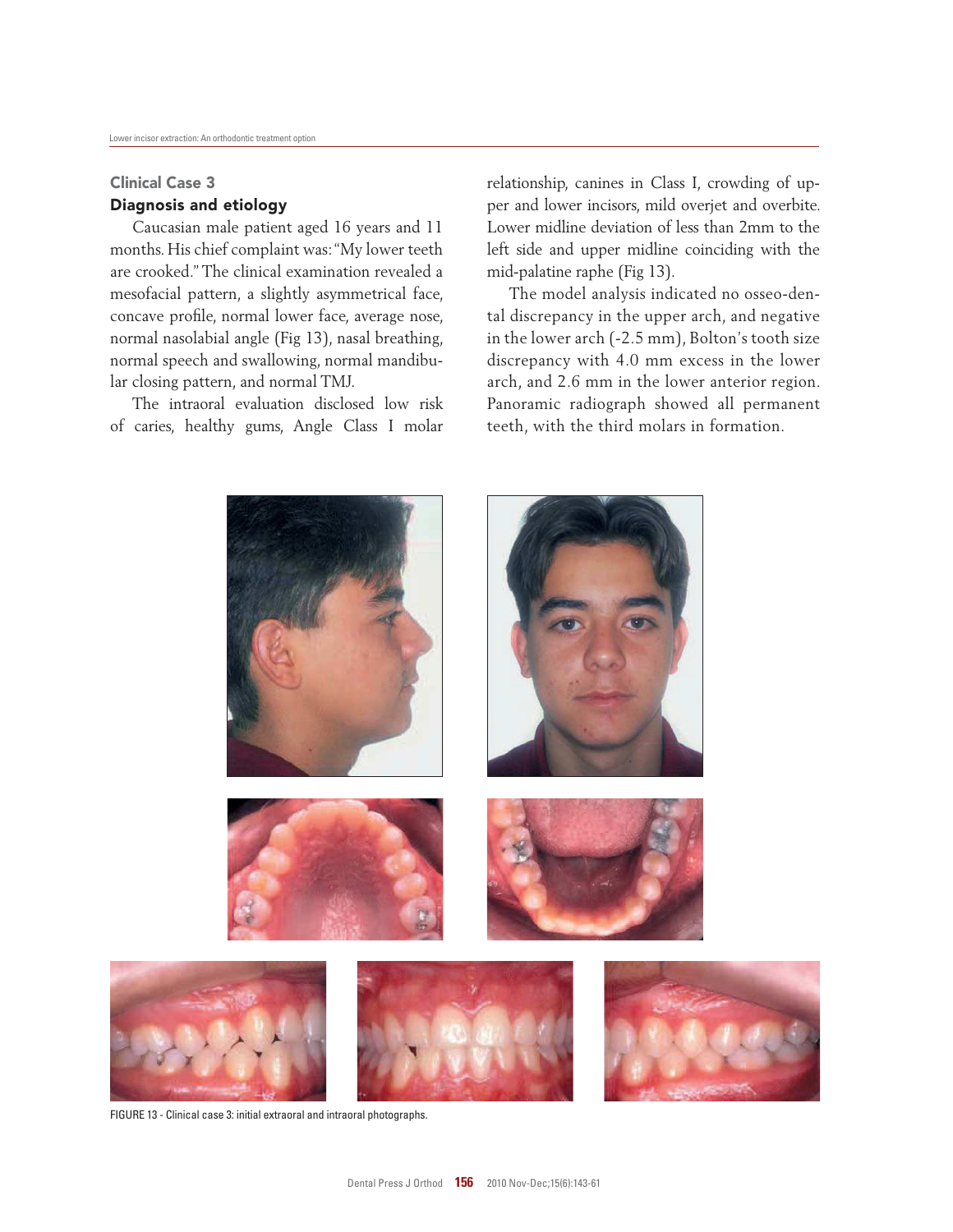The trabecular bone and bone crests were normal, as well as the lamina dura, with no images indicative of pathology (Fig 14). Cephalometric analysis was performed to verify that both maxilla and mandible were well positioned relative to the skull base and each other, in the anteroposterior direction (skeletal Class I), upper and lower incisors with increased and reduced axial inclination, respectively, with protruding upper incisors and lower incisors well positioned in their basal bones. Normal bone and facial profile slightly concave, normal vertical measures, and mesofacial pattern (Fig 15, Table 3).

| <b>Cephalometric</b><br><b>Measures</b> | <b>Pretreatment</b> | <b>Posttreatment</b> |
|-----------------------------------------|---------------------|----------------------|
| <b>SNA</b>                              | $83^\circ$          | $84^\circ$           |
| <b>SNB</b>                              | $82.5^\circ$        | $82.5^\circ$         |
| <b>ANB</b>                              | $0.5^\circ$         | $1.5^\circ$          |
| NAPg                                    | $1^{\circ}$         | $1^{\circ}$          |
| SNGoGn                                  | $32^\circ$          | $31^\circ$           |
| <b>NSGn</b>                             | $66^\circ$          | $66^\circ$           |
| <b>Facial Axis</b>                      | $88^\circ$          | $88^\circ$           |
| 1.NA                                    | $25^\circ$          | $24^{\circ}$         |
| $1-NA$                                  | $5.5 \text{ mm}$    | 5 <sub>mm</sub>      |
| 1.NB                                    | $21^{\circ}$        | $18^{\circ}$         |
| $1-NB$                                  | $4 \, \text{mm}$    | 3 <sub>mm</sub>      |
| $S-Ls$                                  | $-1$                | $-1.5$               |
| S-Li                                    | $-2$                | $-2.5$               |

TABLE 3 - Cephalometric evaluation: pretreatment and posttreatment.







#### Treatment goals

The objective was to maintain a Class I molar occlusion, eliminate the lower anterior discrepancy, establish adequate overjet and overbite, align and level the teeth and correct the midline with a fixed orthodontic appliance.

## Treatment planning and mechanics

A standard Edgewise corrective appliance was set up (slot 0.022x 0.028-in), whereby the upper arch continued to undergo leveling in the posterior teeth and lateral incisors, with no artistic bends. The patient underwent extraction of the

lower right central incisor and during treatment it was assessed whether there would be the need for stripping of the upper incisors and teeth 34 and 44. In the alignment and leveling phase twist-flex and 0.014-in to 0.020-in stainless steel wires were used. As of the moment 0.020-in archwires began to be used, tooth 42 began to be moved mesially with elastic chain to close the extraction space. A 0.019x0.025-in archwire was placed in the upper arch with ideal form and torque for the case, as well as a a coordinated 0.016x 0.022-in lower retraction archwire with tear drop loop. Subsequently, a lower 0.019x0.025-in finishing archwire was fabricated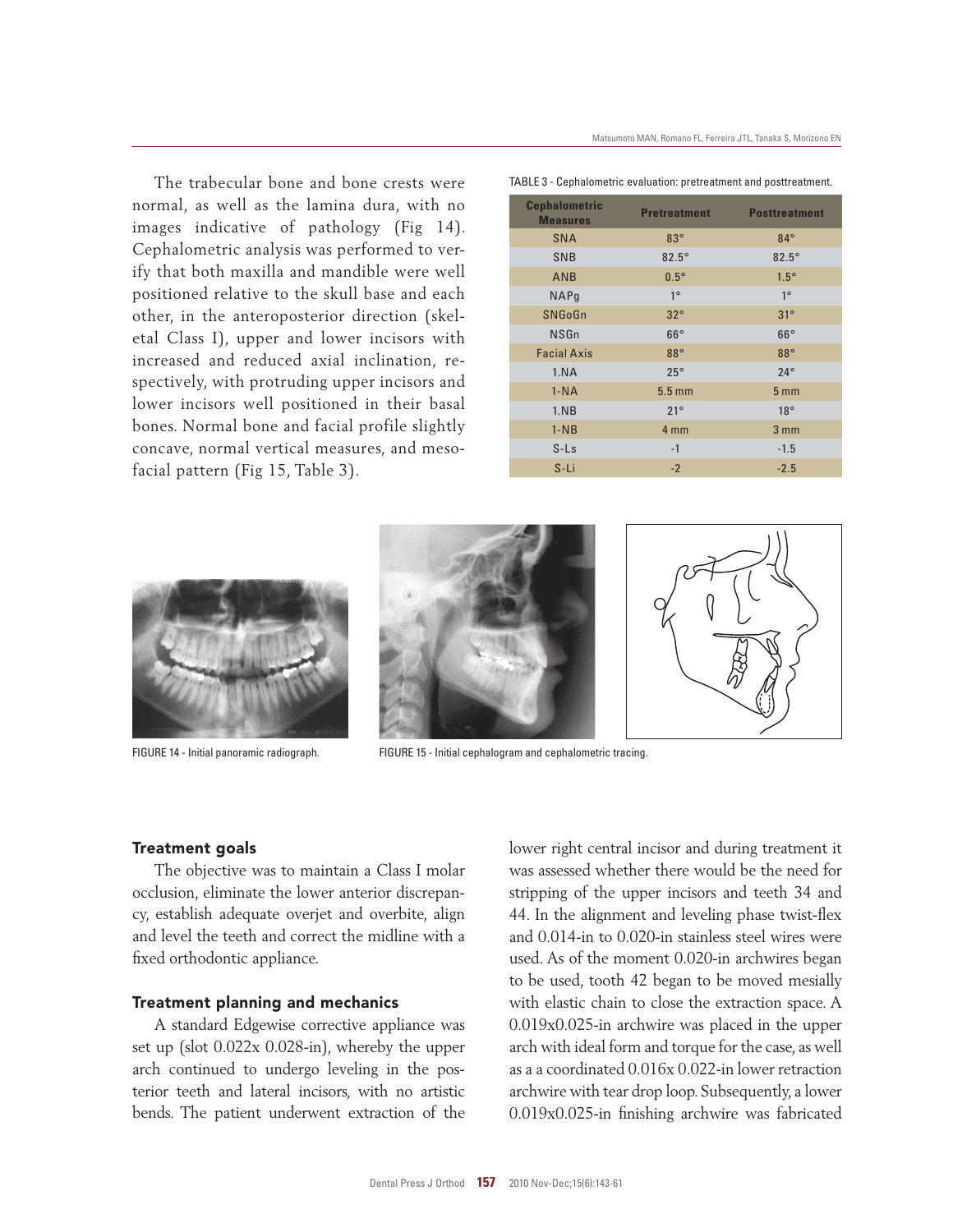with ideal form and torques, in coordination with the upper archwire. The planned retention consisted of upper and lower removable wraparound retainers, and a 3x3 lingual retainer bonded to the lower incisors and canines.

## Treatment results

The final occlusion showed molar and canine Class I relationship with normal overjet and overbite. Lower incisor alignment was accomplished (Fig 16).

The main treatment goals were achieved. The

lower anterior crowding was corrected after extraction of the lower central incisor.

Occlusion of molars and premolars seemed very favorable and was therefore maintained by carefully setting up the standard Edgewise orthodontic appliance. In addition, normal overjet and overbite were attained, and the appropriate mandibular functions were established during lateral and protrusion movements.

Maxilla and mandible showed normal growth in the anteroposterior, lateral and vertical directions (Fig 17).



FIGURE 16 - Final extraoral and intraoral photographs.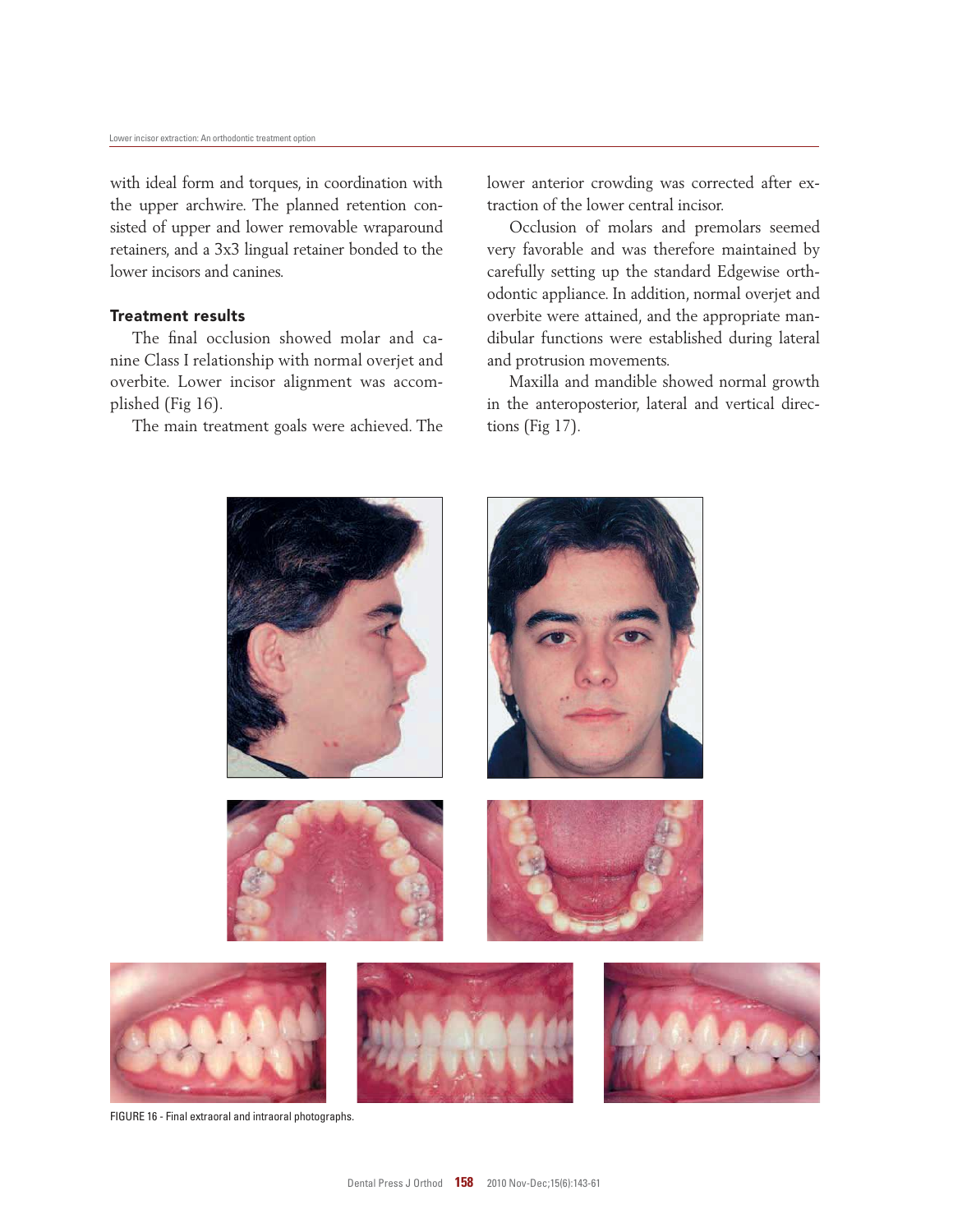

FIGURE 17 - Final cephalogram and cephalometric tracing.



FIGURE 18 - Cephalometric superimpositions.



In the upper dentition, it was observed that the axial inclination and protrusion of upper incisors were slightly reduced (Fig 17, Table 3).

In the lower dentition, a slight retraction occurred (Fig 17, Table 3) with no concurrent changes on intermolar width and decreased intercanine width due to the extraction of tooth 41.

Since this case involved an adult patient, max-

illomandibular positions were maintained, as shown in Figure 18A. Figure 18B indicates that the upper incisors were maintained and the lower incisors wre slightly retruded, with loss of anchorage in the upper and lower molars. There was also slight mandibular growth. Adequate incisal relationship was achieved while maintaining a favorable profile (Fig 18).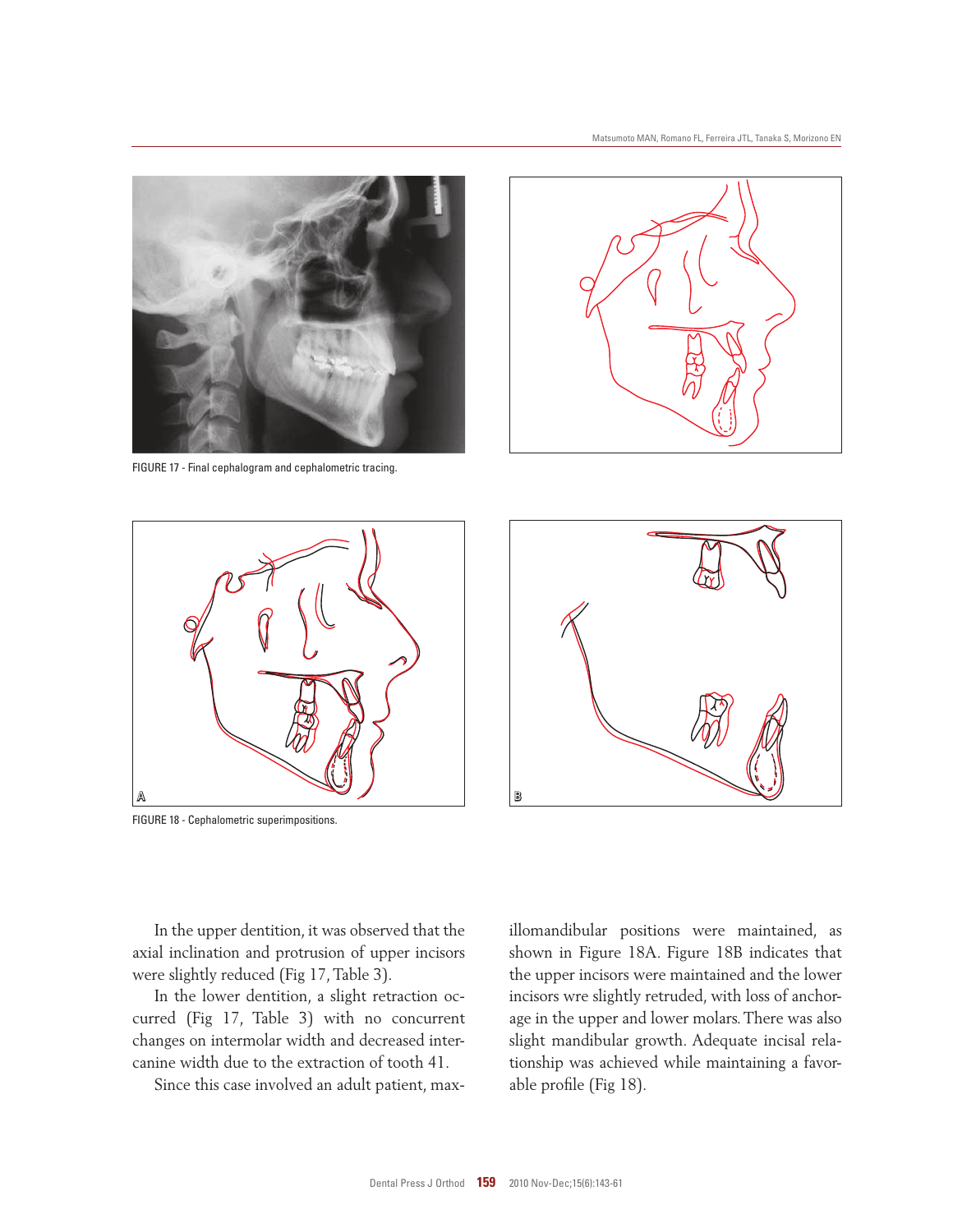## FInAL COnSIDERAtIOnS

It is noteworthy that the main indication to extract a lower incisor is the presence of tooth size discrepancy equal to or greater than 4.5 mm due to lower anterior excess or upper anterior deficiency.1,15,21,28 One should perform a careful diagnosis using a diagnostic setup to analyze treatment goals and occlusal outcome.

This treatment option may cause some of the following difficulties or limitations in orthodontic treatment: obtaining canine guidance, possibility of spaces reopening, esthetic loss of gingival papilla, impact on the midline, overjet and overbite.

Crowding relapse after retention appears to be lower than in cases subjected to premolar extraction.

If properly indicated and carefully and appropriately conducted, lower incisor extraction can significantly contribute to the treatment of certain malocclusions and the pursuit of excellence in orthodontic treatment results, reflected in maximum function, esthetics and stability.